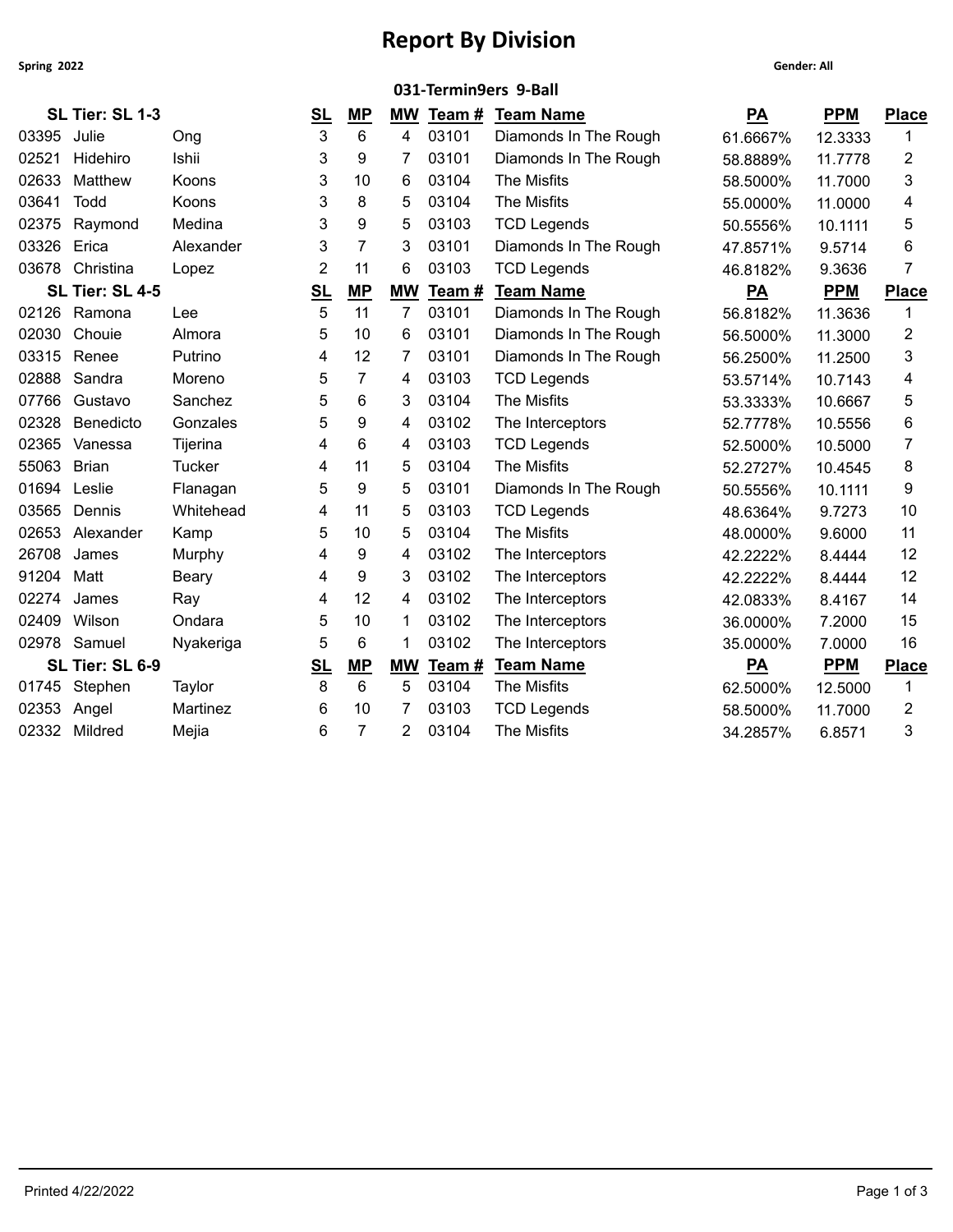**Spring 2022 Gender: All**

## **Report By Division**

|              |                 |               |                         |                |                |       | 041-Snap The 9 9-Ball       |                  |            |              |
|--------------|-----------------|---------------|-------------------------|----------------|----------------|-------|-----------------------------|------------------|------------|--------------|
|              | SL Tier: SL 1-3 |               | <u>SL</u>               | <u>MP</u>      |                |       | MW Team # Team Name         | $\underline{PA}$ | <b>PPM</b> | <b>Place</b> |
| 25514 Dana   |                 | Hunter        | 2                       | 11             | 9              | 04105 | Wait For It                 | 62.7273%         | 12.5455    | 1            |
| 02759        | Gretchen        | Zimmerman     |                         | 9              | 5              | 04108 | Eye On The Ball             | 55.0000%         | 11.0000    | 2            |
| 08374 Ryan   |                 | Larson        | 2                       | 6              | 3              | 04104 | <b>Drawshank Redemption</b> | 51.6667%         | 10.3333    | 3            |
| 01708        | Victoria        | Pittman       | 2                       | 7              | 4              | 04103 | I Believe In You            | 50.7143%         | 10.1429    | 4            |
| 01765 Laura  |                 | Cloud         | 3                       | 10             | 5              | 04103 | I Believe In You            | 50.0000%         | 10.0000    | 5            |
| 04429        | Stephanie       | Barragan      | 3                       | 9              | 4              | 04101 | <b>Walkem Down</b>          | 49.4444%         | 9.8889     | 6            |
| 91383        | Ariana          | Wess          | 3                       | 7              | 3              | 04107 | The Boyz 9                  | 47.8571%         | 9.5714     | 7            |
| 02442        | Gloria          | Levario       | 3                       | 10             | 4              | 04107 | The Boyz 9                  | 45.0000%         | 9.0000     | 8            |
| 03706        | Derek           | Chase         | 2                       | 7              | -1             | 04104 | <b>Drawshank Redemption</b> | 39.2857%         | 7.8571     | 9            |
| 03326        | Erica           | Alexander     | 3                       | 8              | 2              | 04103 | I Believe In You            | 38.1250%         | 7.6250     | 10           |
| 03593        | Carla           | Cameron       |                         | 8              | 2              | 04102 | <b>Slop Counts</b>          | 35.6250%         | 7.1250     | 11           |
|              | 02605 Anthony   | Enriquez      | 3                       | 9              | -1             | 04106 | Pool Hall Drunkies          | 32.2222%         | 6.4444     | 12           |
| 01576 Katya  |                 | Uhrich        |                         | 6              | -1             | 04102 | <b>Slop Counts</b>          | 30.0000%         | 6.0000     | 13           |
|              | SL Tier: SL 4-5 |               | <u>SL</u>               | $MP$           | <b>MW</b>      | Team# | <b>Team Name</b>            | $\underline{PA}$ | <b>PPM</b> | <b>Place</b> |
| 02717        | Tommy           | Wilson        | 4                       | 12             | 9              | 04104 | Drawshank Redemption        | 65.4167%         | 13.0833    | 1            |
| 03450        | Todd            | Young         | 5                       | 10             | 8              | 04108 | Eye On The Ball             | 63.5000%         | 12.7000    | 2            |
| 02387        | Elliott         | Choy          | 5                       | 11             | 8              | 04101 | <b>Walkem Down</b>          | 62.7273%         | 12.5455    | 3            |
| 02271        | Melissa         | Peterson      | 4                       | 8              | 6              | 04105 | Wait For It                 | 62.5000%         | 12.5000    | 4            |
| 14775        | Ashley          | Cory          | 5                       | 7              | 5              | 04105 | Wait For It                 | 59.2857%         | 11.8571    | 5            |
| 03716        | Benjamin        | Willis        | 4                       | 8              | 4              | 04106 | Pool Hall Drunkies          | 56.8750%         | 11.3750    | 6            |
| 03310        | John            | Poindexter    | 5                       | 10             | 7              | 04108 | Eye On The Ball             | 55.5000%         | 11.1000    | 7            |
| 00951        | John            | Walker        | 5                       | 6              | 4              | 04102 | <b>Slop Counts</b>          | 55.0000%         | 11.0000    | 8            |
| 09066        | Richard         | Hill          | 5                       | 6              | 3              | 04106 | Pool Hall Drunkies          | 55.0000%         | 11.0000    | 8            |
| 02483        | Kevin           | Henderson     | 4                       | 10             | 6              | 04108 | Eye On The Ball             | 55.0000%         | 11.0000    | 8            |
|              | 02126 Ramona    | Lee           | 5                       | 8              | 5              | 04108 | Eye On The Ball             | 53.7500%         | 10.7500    | 11           |
| 91013        | Marcy           | Enriquez      | 4                       | 8              | 4              | 04106 | <b>Pool Hall Drunkies</b>   | 52.5000%         | 10.5000    | 12           |
| 07620        | Stacey          | <b>Flores</b> | 5                       | 7              | 4              | 04106 | Pool Hall Drunkies          | 51.4286%         | 10.2857    | 13           |
| 07856        | Adrian          | Longino       | 5                       | 8              | 4              | 04101 | <b>Walkem Down</b>          | 50.6250%         | 10.1250    | 14           |
| 00535        | Stephanie       | Pittman       | 4                       | 7              | 4              | 04103 | I Believe In You            | 50.0000%         | 10.0000    | 15           |
| 91735 Victor |                 | Gauna         | 4                       | 8              | 5              | 04107 | The Boyz 9                  | 50.0000%         | 10.0000    | 15           |
|              | 03226 Dwelyn    | Smith         | 4                       | 7              | 3              | 04107 | The Boyz 9                  | 49.2857%         | 9.8571     | 17           |
| 01706        | Dylan           | Fraser        | 4                       | 7              | 3              | 04104 | Drawshank Redemption        | 46.4286%         | 9.2857     | 18           |
| 91992 Andre  |                 | Moss          | 5                       | 8              | 4              | 04101 | <b>Walkem Down</b>          | 45.6250%         | 9.1250     | 19           |
|              | 03455 Alexander | Moreno        | 5                       | 10             | 4              | 04107 | The Boyz 9                  | 45.5000%         | 9.1000     | 20           |
| 04206 Abbey  |                 | Sweeny        | 4                       | 8              | 3              | 04106 | Pool Hall Drunkies          | 45.0000%         | 9.0000     | 21           |
|              | 03476 Timothy   | Cooper        | 5                       | 8              | 2              | 04102 | <b>Slop Counts</b>          | 41.2500%         | 8.2500     | 22           |
| 90907        | Isabella        | Mantel        | 4                       | 7              | 2              | 04105 | Wait For It                 | 37.1429%         | 7.4286     | 23           |
| 01334        | Misty           | Creech        | 4                       | 6              | -1             | 04102 | <b>Slop Counts</b>          | 36.6667%         | 7.3333     | 24           |
| 06997 Tanya  |                 | Uhrich        | 4                       | 10             | 3              | 04102 | <b>Slop Counts</b>          | 36.5000%         | 7.3000     | 25           |
|              | 02260 Hartmut   | Mantel        | 4                       | $\overline{7}$ | -1             | 04105 | Wait For It                 | 36.4286%         | 7.2857     | 26           |
|              | 03719 Lakenta   | Summerfield   | 5                       | 7              | -1             | 04101 | <b>Walkem Down</b>          | 35.7143%         | 7.1429     | 27           |
|              | 90280 Marsha    | Craven        | 4                       | 7              | 2              | 04103 | I Believe In You            | 34.2857%         | 6.8571     | 28           |
| 00712 Jeff   |                 | <b>Brown</b>  | 5                       | 8              | 0              | 04105 | Wait For It                 | 26.2500%         | 5.2500     | 29           |
|              | SL Tier: SL 6-9 |               | $\underline{\text{SL}}$ | MP             | <b>MW</b>      | Team# | <b>Team Name</b>            | $\underline{PA}$ | <b>PPM</b> | <b>Place</b> |
| 13770 Mike   |                 | London        | 6                       | 8              | $\overline{7}$ | 04101 | Walkem Down                 | 67.5000%         | 13.5000    | $\mathbf{1}$ |
| 01171        | Devon           | Cloud         | 8                       | 6              | 5              | 04103 | I Believe In You            | 64.1667%         | 12.8333    | 2            |
| 00837 Felix  |                 | Escolero      | 6                       | 6              | 4              | 04107 | The Boyz 9                  | 62.5000%         | 12.5000    | 3            |